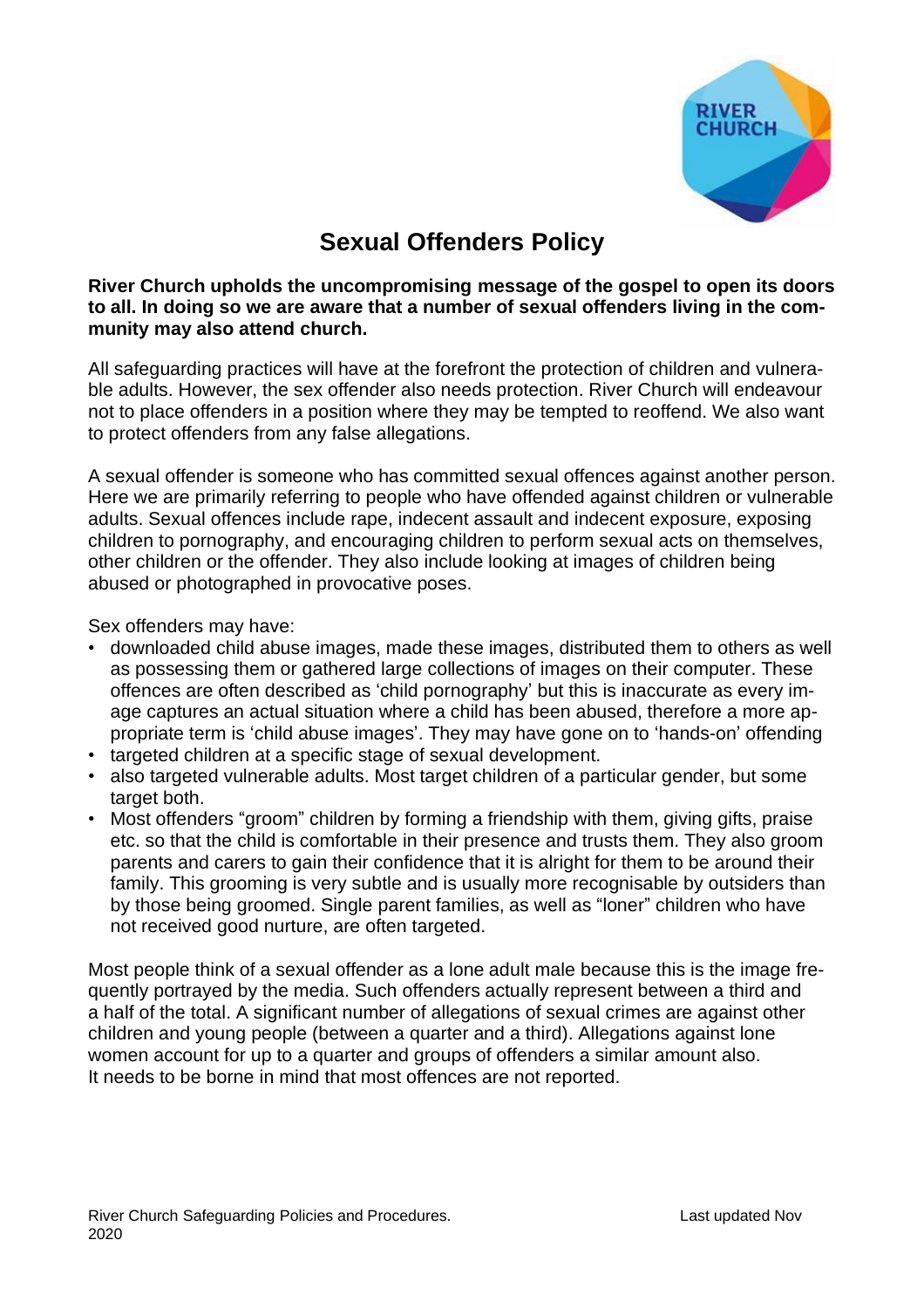### **If a known offender attends River Church:**

We will encourage the setting up of a Support and Accountability Group, particularly for high-risk offenders, which can provide a group of people not only to share any necessary chaperoning and monitoring of the offender in church, but also provide a context in which they can address and be supported through the issues they face in life. They will be held to account for their thinking and behaviour, develop a range of close relationships with adults and be discipled, all of which are key to maintaining an offence-free lifestyle and not giving into temptation.

## **A Contract:**

Contracts are a commitment between the offender to observe their boundaries, and the church to offer pastoral support and accountability. This will allow an offender to move forward more positively, keeping the risk to children and vulnerable adults to a minimum. It will also keep the offender safer from possible false accusations – which could put them at risk of other repeat convictions.

Sex offenders in particular are often manipulative. They may not have developed an understanding of the importance of personal boundaries or even accept what they have done is wrong. This contract should involve the person's partner and other members of the family. Most importantly, these boundaries will serve to protect children and young people who attend church activities.

The contract could begin by setting out the pastoral support and care that is being offered but it will need to be personalised to the individual concerned, local circumstances and the risk they may pose to others.

In looking at the appropriate supervision of an individual considered a risk, the organisation should:

- Arrange a frank discussion between the leaders (more than one) and the person concerned. This may include the probation officer or other agencies involved.
- Make efforts to sustain open communication with the statutory and voluntary agencies involved with the offender
- Establish clear boundaries of behaviour in relationships. These boundaries may vary depending upon the nature of the offence(s) they have committed
- Draw up a contract between leadership and offender based upon an open discussion. Such a contract may well form part of MAPPA (Multi-Agency Public Protection Arrangements) that is agreed for an individual in advance of their release from prison
- Ensure the contract is signed and dated by the offender and by leaders of the organisation
- Understand that a contract may be associated with but not solely follow a criminal prosecution. Similarly, the ending of a period when an offender's name has been on the sex offenders register should not indicate the ending of the contract drawn up between the offender and the leadership.

NB this list is NOT conclusive.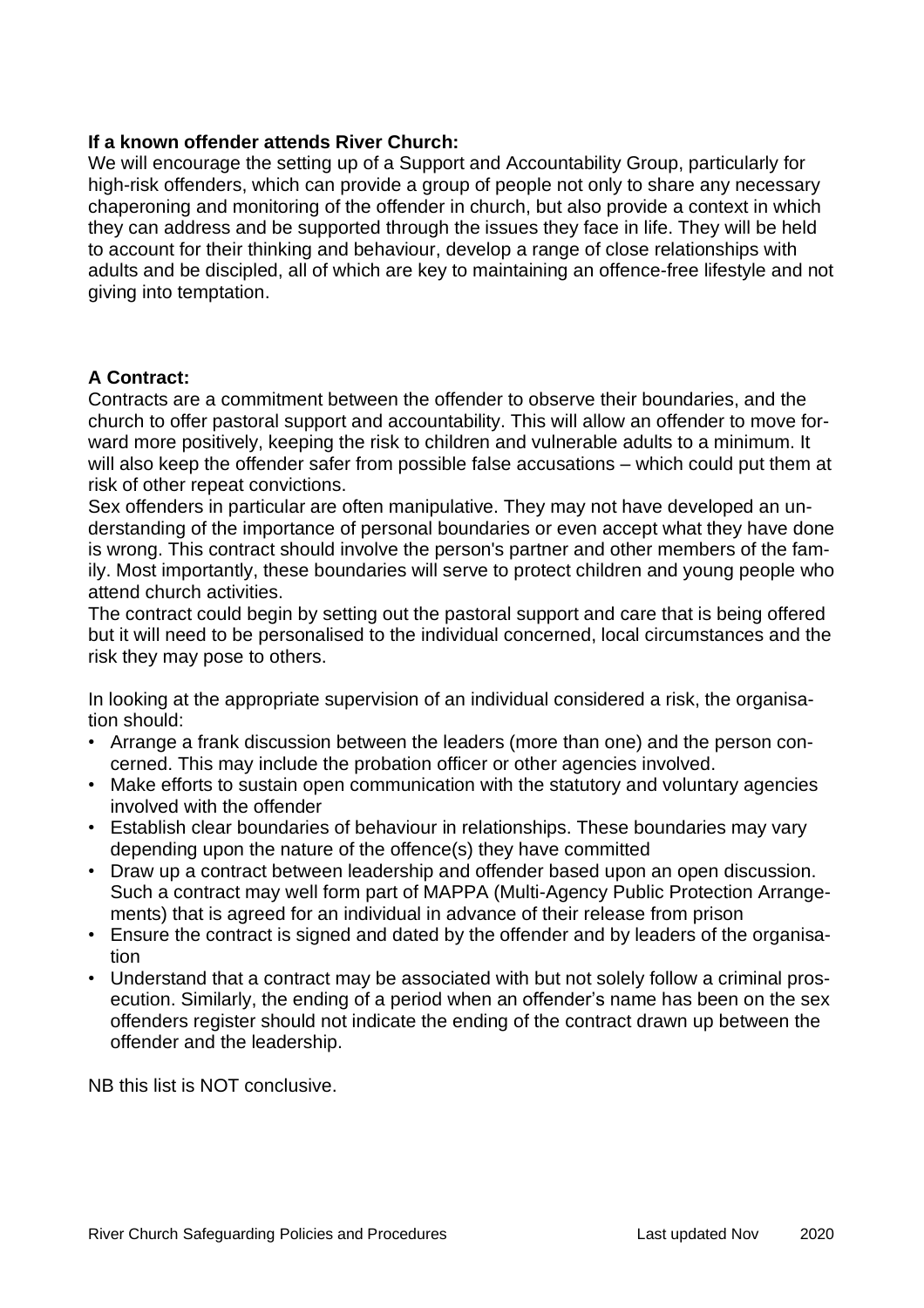

# **Sample contract:**

- I will never allow myself to be in a situation where I am alone with children, young people or vulnerable adults
- I will attend meetings and activities as directed by the leadership
- I will sit where directed at activities (e.g., religious meetings, social gatherings) and will not place myself near children, young people and vulnerable adults
- I will not enter certain parts of the building designated by the leadership, nor any area where activities for children, young people and vulnerable adults are in progress
- I will decline invitations of hospitality where there are children, young people or vulnerable adults in the home
- I accept that "x" and "y" will sit with me during activities (e.g., religious meetings, social gatherings) and accompany me when I need to use other facilities. They will know I am a sex offender.
- I accept there are certain people who will need to be told of my circumstances in order for them to protect the children, young people or vulnerable adults for whom they care
- I accept that contact will need to be made with my probation officer, who will meet with leaders as and when necessary (where appropriate)
- I accept that "z" will provide me with pastoral care.
- I understand that if I do not keep to these conditions, I may be barred from attending activities. In such circumstances the leadership may choose to inform the statutory agencies (e.g., police, probation, Adult Services, Children's Social Services), and any other relevant organisations, as well as members of the faith community or organisation.
- I understand that any other concerns will be taken seriously and reported
- I understand that this contract will be reviewed regularly every \_\_\_\_\_\_ months and will remain for an indefinite period.

# **Pastoral care**

As well as outlining the boundaries a sex offender would be expected to keep, it is also helpful to outline the types of pastoral care and support River Church are able to offer.

'X' and 'Y' and 'Z' have agreed to provide you with pastoral care and support; as part of that undertaking, they and the leadership of the organisation agree to:

- Work closely with any statutory authorities with responsibility for you, such as probation officer, police public protection team or children's social services, cooperating with them in helping and supporting you.
- Challenge unhealthy behavioural patterns.
- Provide pastoral care and support for anyone you are living with, Spouse, partner, children.
- Support you in practical areas such as finding accommodation or suitable employment,

River Church Safeguarding Policies and Procedures. The Channel Control of Last updated Nov 2020